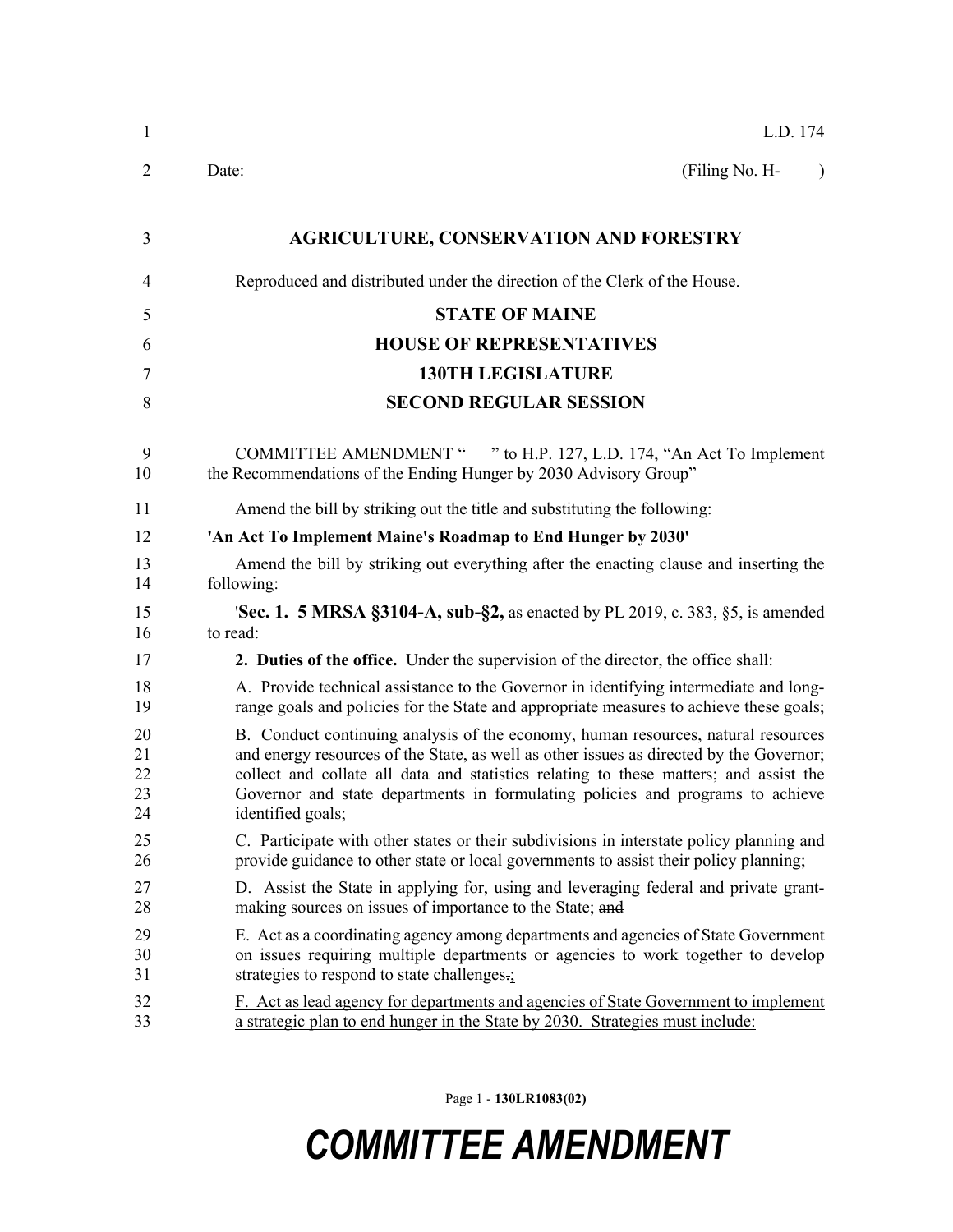| 1<br>$\overline{2}$                                                                          | Building infrastructure and capacity necessary within and outside State<br>(1)<br>Government to coordinate implementation of the plan to end hunger in the State;                                                                                                                                                                                                                                                                                                                                                                                                                                                                                                                                                                                                                                                                                                                                                                                                                                                                                                                                                                                                                                                                                                                                                                                                                                                          |                                |                                           |
|----------------------------------------------------------------------------------------------|----------------------------------------------------------------------------------------------------------------------------------------------------------------------------------------------------------------------------------------------------------------------------------------------------------------------------------------------------------------------------------------------------------------------------------------------------------------------------------------------------------------------------------------------------------------------------------------------------------------------------------------------------------------------------------------------------------------------------------------------------------------------------------------------------------------------------------------------------------------------------------------------------------------------------------------------------------------------------------------------------------------------------------------------------------------------------------------------------------------------------------------------------------------------------------------------------------------------------------------------------------------------------------------------------------------------------------------------------------------------------------------------------------------------------|--------------------------------|-------------------------------------------|
| 3<br>4                                                                                       | Ensuring consistent, easy and equitable access to healthy and culturally<br>(2)<br>appropriate food:                                                                                                                                                                                                                                                                                                                                                                                                                                                                                                                                                                                                                                                                                                                                                                                                                                                                                                                                                                                                                                                                                                                                                                                                                                                                                                                       |                                |                                           |
| 5<br>6                                                                                       | (3) Promoting, supporting and enabling economic security and opportunity for all<br>households in the State;                                                                                                                                                                                                                                                                                                                                                                                                                                                                                                                                                                                                                                                                                                                                                                                                                                                                                                                                                                                                                                                                                                                                                                                                                                                                                                               |                                |                                           |
| 7<br>8                                                                                       | (4) Focusing on collective responsibility to amplify the voices of persons<br>experiencing food insecurity; and                                                                                                                                                                                                                                                                                                                                                                                                                                                                                                                                                                                                                                                                                                                                                                                                                                                                                                                                                                                                                                                                                                                                                                                                                                                                                                            |                                |                                           |
| 9<br>10                                                                                      | (5) Closing the equity gap in household food insecurity by addressing underlying<br>structural inequities; and                                                                                                                                                                                                                                                                                                                                                                                                                                                                                                                                                                                                                                                                                                                                                                                                                                                                                                                                                                                                                                                                                                                                                                                                                                                                                                             |                                |                                           |
| 11<br>12<br>13<br>14<br>15<br>16<br>17<br>18<br>19<br>20<br>21<br>22<br>23<br>24<br>25<br>26 | G. Establish an advisory committee to guide the implementation of the strategic plan<br>under paragraph F to end hunger in the State. The advisory committee must be<br>composed of members with expertise relevant to the strategic plan to end hunger in the<br>State, including, but not limited to, expertise related to economic development,<br>employment, housing, children's issues, health care, education, transportation,<br>emergency food and the social safety net as well as expertise that derives from lived<br>experience of poverty and food insecurity. At least 1/3 of the members, or 3 members,<br>whichever is greater, of the advisory committee must be persons with lived experience<br>of food insecurity or generational poverty. The advisory committee shall submit a<br>report to the joint standing committees of the Legislature having jurisdiction over<br>agriculture matters; health and human services matters; labor and housing matters;<br>transportation matters; and economic and community development matters no later<br>than January 1st of each year until 2030 regarding activities and progress made toward<br>ending hunger in the State by 2030. The joint standing committees may each submit a<br>bill to the Legislature each year relating to the subject matter of the report.<br>Sec. 2. Strategic plan to end hunger by 2030. The Office of Policy Innovation |                                |                                           |
| 27<br>28<br>29<br>30                                                                         | and the Future established by the Maine Revised Statutes, Title 5, section 3102 shall<br>implement the strategies to build infrastructure and increase capacity to end hunger in the<br>State as outlined in the Department of Agriculture, Conservation and Forestry January 2022<br>report, "Everyone at the Table: Maine's Roadmap to End Hunger by 2030."                                                                                                                                                                                                                                                                                                                                                                                                                                                                                                                                                                                                                                                                                                                                                                                                                                                                                                                                                                                                                                                              |                                |                                           |
| 31<br>32                                                                                     | Sec. 3. Appropriations and allocations. The following appropriations and<br>allocations are made.                                                                                                                                                                                                                                                                                                                                                                                                                                                                                                                                                                                                                                                                                                                                                                                                                                                                                                                                                                                                                                                                                                                                                                                                                                                                                                                          |                                |                                           |
| 33                                                                                           | <b>EXECUTIVE DEPARTMENT</b>                                                                                                                                                                                                                                                                                                                                                                                                                                                                                                                                                                                                                                                                                                                                                                                                                                                                                                                                                                                                                                                                                                                                                                                                                                                                                                                                                                                                |                                |                                           |
| 34                                                                                           | Office of Policy Innovation and the Future Z135                                                                                                                                                                                                                                                                                                                                                                                                                                                                                                                                                                                                                                                                                                                                                                                                                                                                                                                                                                                                                                                                                                                                                                                                                                                                                                                                                                            |                                |                                           |
| 35<br>36<br>37<br>38                                                                         | Initiative: Appropriates funds for one Public Service Coordinator II position, 3 Public<br>Service Coordinator I positions and related All Other costs to design and implement a<br>strategic plan to end hunger in the State and to establish and support an advisory committee<br>to guide implementation of the plan.                                                                                                                                                                                                                                                                                                                                                                                                                                                                                                                                                                                                                                                                                                                                                                                                                                                                                                                                                                                                                                                                                                   |                                |                                           |
| 39<br>40<br>41<br>42<br>43                                                                   | <b>GENERAL FUND</b><br>POSITIONS - LEGISLATIVE COUNT<br><b>Personal Services</b><br>All Other                                                                                                                                                                                                                                                                                                                                                                                                                                                                                                                                                                                                                                                                                                                                                                                                                                                                                                                                                                                                                                                                                                                                                                                                                                                                                                                              | 2021-22<br>0.000<br>\$0<br>\$0 | 2022-23<br>4.000<br>\$574,446<br>\$28,800 |

Page 2 - **130LR1083(02)**

## *COMMITTEE AMENDMENT*